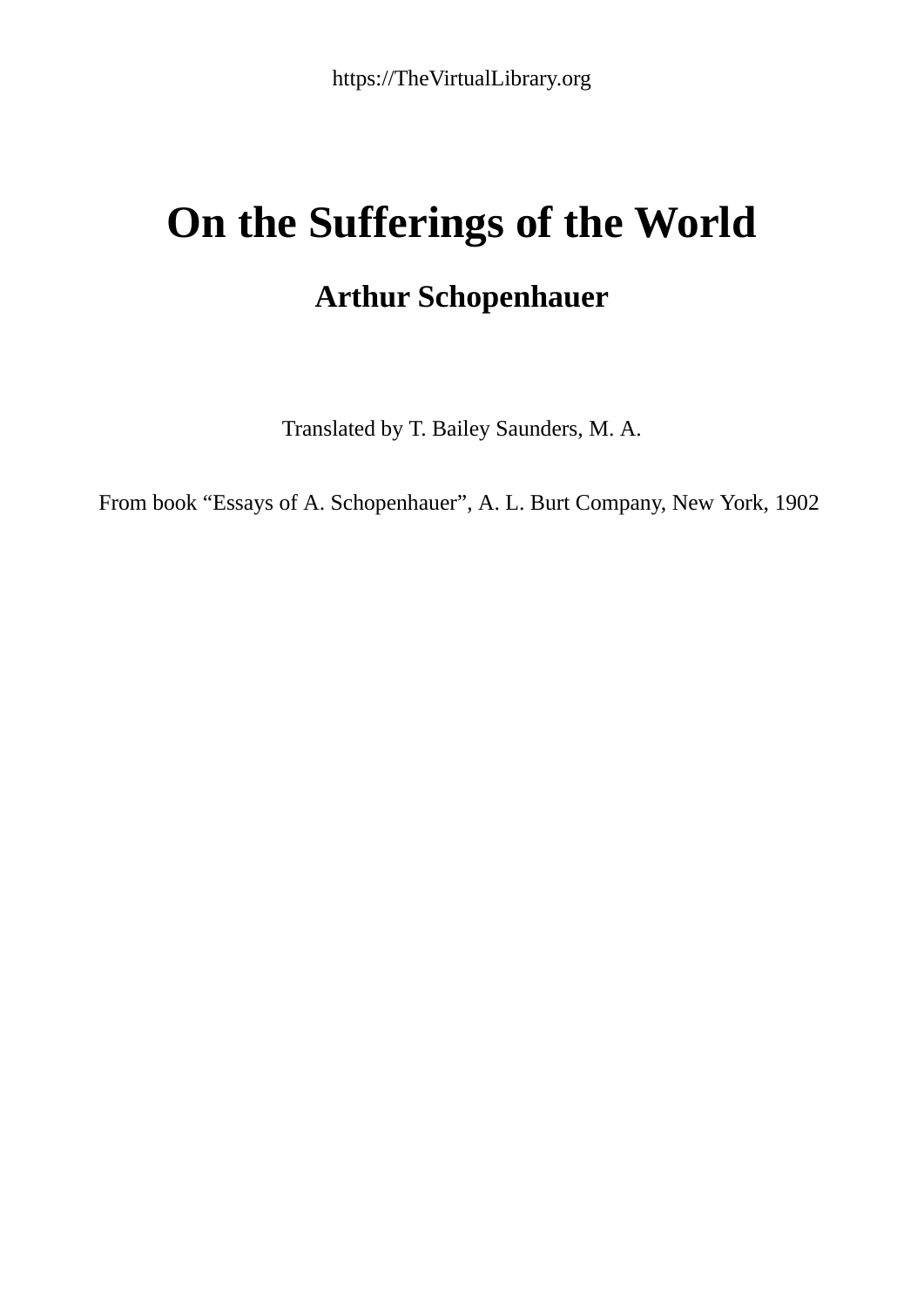## **On the Sufferings of the World.**

Unless suffering is the direct and immediate object of life, our existence must entirely fail of its aim. It is absurd to look upon the enormous amount of pain that abounds everywhere in the world, and originates in needs and necessities inseparable from life itself, as serving no purpose at all and the result of mere chance. Each separate misfortune, as it comes, seems, no doubt, to be something exceptional; but misfortune in general is the rule.

I know of no greater absurdity than that propounded by most systems of philosophy in declaring evil to be negative in its character. Evil is just what is positive; it makes its own existence felt. Leibnitz is particularly concerned to defend this absurdity; and he seeks to strengthen his position by using a palpable and paltry sophism.(1) It is the good which is negative; in other words, happiness and satisfaction always imply some desire fulfilled, some state of pain brought to an end.

*(1) Translator's Note, cf. Thèod, §153. — Leibnitz argued that evil is a negative quality i.e., the absence of good; and that its active and seemingly positive character is an incidental and not an essential part of its nature. Cold, he said, is only the absence of the power of heat, and the active power of expansion in freezing water is an incidental and not an essential part of the nature of cold. The fact is, that the power of expansion in freezing water is really an increase of repulsion amongst its molecules; and Schopenhauer is quite right in calling the whole argument a sophism.]*

This explains the fact that we generally find pleasure to be not nearly so pleasant as we expected, and pain very much more painful.

The pleasure in this world, it has been said, outweighs the pain; or, at any rate, there is an even balance between the two. If the reader wishes to see shortly whether this statement is true, let him compare the respective feelings of two animals, one of which is engaged in eating the other.

The best consolation in misfortune or affliction of any kind will be the thought of other people who are in a still worse plight than yourself; and this is a form of consolation open to every one. But what an awful fate this means for mankind as a whole!

We are like lambs in a field, disporting themselves under the eye of the butcher, who chooses out first one and then another for his prey. So it is that in our good days we are all unconscious of the evil Fate may have presently in store for us — sickness, poverty, mutilation, loss of sight or reason.

No little part of the torment of existence lies in this, that Time is continually pressing upon us, never letting us take breath, but always coming after us, like a taskmaster with a whip. If at any moment Time stays his hand, it is only when we are delivered over to the misery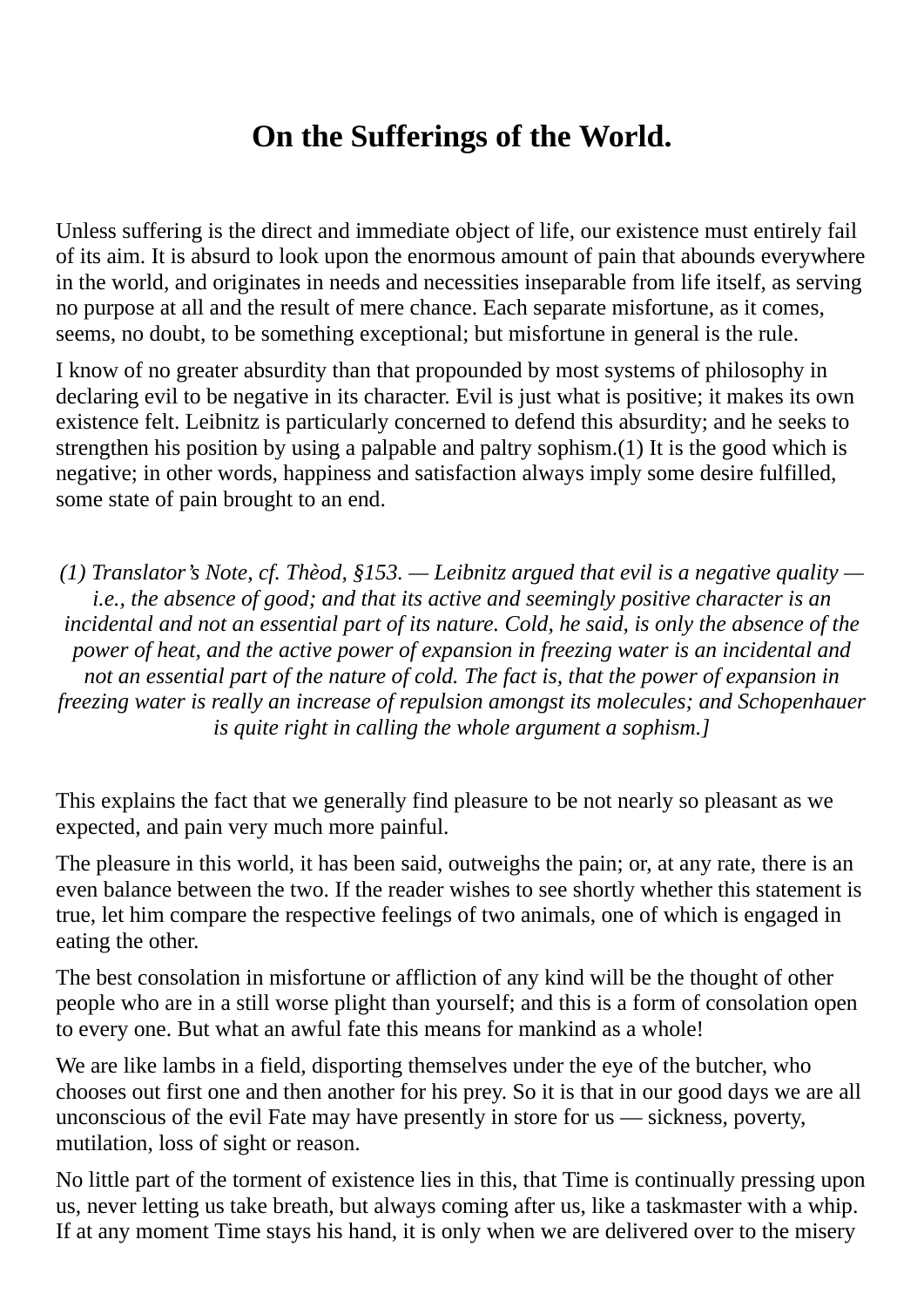of boredom.

But misfortune has its uses; for, as our bodily frame would burst asunder if the pressure of the atmosphere was removed, so, if the lives of men were relieved of all need, hardship and adversity; if everything they took in hand were successful, they would be so swollen with arrogance that, though they might not burst, they would present the spectacle of unbridled folly — nay, they would go mad. And I may say, further, that a certain amount of care or pain or trouble is necessary for every man at all times. A ship without ballast is unstable and will not go straight.

Certain it is that work, worry, labor and trouble, form the lot of almost all men their whole life long. But if all wishes were fulfilled as soon as they arose, how would men occupy their lives? what would they do with their time? If the world were a paradise of luxury and ease, a land flowing with milk and honey, where every Jack obtained his Jill at once and without any difficulty, men would either die of boredom or hang themselves; or there would be wars, massacres, and murders; so that in the end mankind would inflict more suffering on itself than it has now to accept at the hands of Nature.

In early youth, as we contemplate our coming life, we are like children in a theatre before the curtain is raised, sitting there in high spirits and eagerly waiting for the play to begin. It is a blessing that we do not know what is really going to happen. Could we foresee it, there are times when children might seem like innocent prisoners, condemned, not to death, but to life, and as yet all unconscious of what their sentence means. Nevertheless, every man desires to reach old age; in other words, a state of life of which it may be said: "It is bad to-day, and it will be worse to-morrow; and so on till the worst of all."

If you try to imagine, as nearly as you can, what an amount of misery, pain and suffering of every kind the sun shines upon in its course, you will admit that it would be much better if, on the earth as little as on the moon, the sun were able to call forth the phenomena of life; and if, here as there, the surface were still in a crystalline state.

Again, you may look upon life as an unprofitable episode, disturbing the blessed calm of non-existence. And, in any case, even though things have gone with you tolerably well, the longer you live the more clearly you will feel that, on the whole, life is a disappointment, nay, a cheat.

If two men who were friends in their youth meet again when they are old, after being separated for a life-time, the chief feeling they will have at the sight of each other will be one of complete disappointment at life as a whole; because their thoughts will be carried back to that earlier time when life seemed so fair as it lay spread out before them in the rosy light of dawn, promised so much — and then performed so little. This feeling will so completely predominate over every other that they will not even consider it necessary to give it words; but on either side it will be silently assumed, and form the ground-work of all they have to talk about.

He who lives to see two or three generations is like a man who sits some time in the conjurer's booth at a fair, and witnesses the performance twice or thrice in succession. The tricks were meant to be seen only once; and when they are no longer a novelty and cease to deceive, their effect is gone.

While no man is much to be envied for his lot, there are countless numbers whose fate is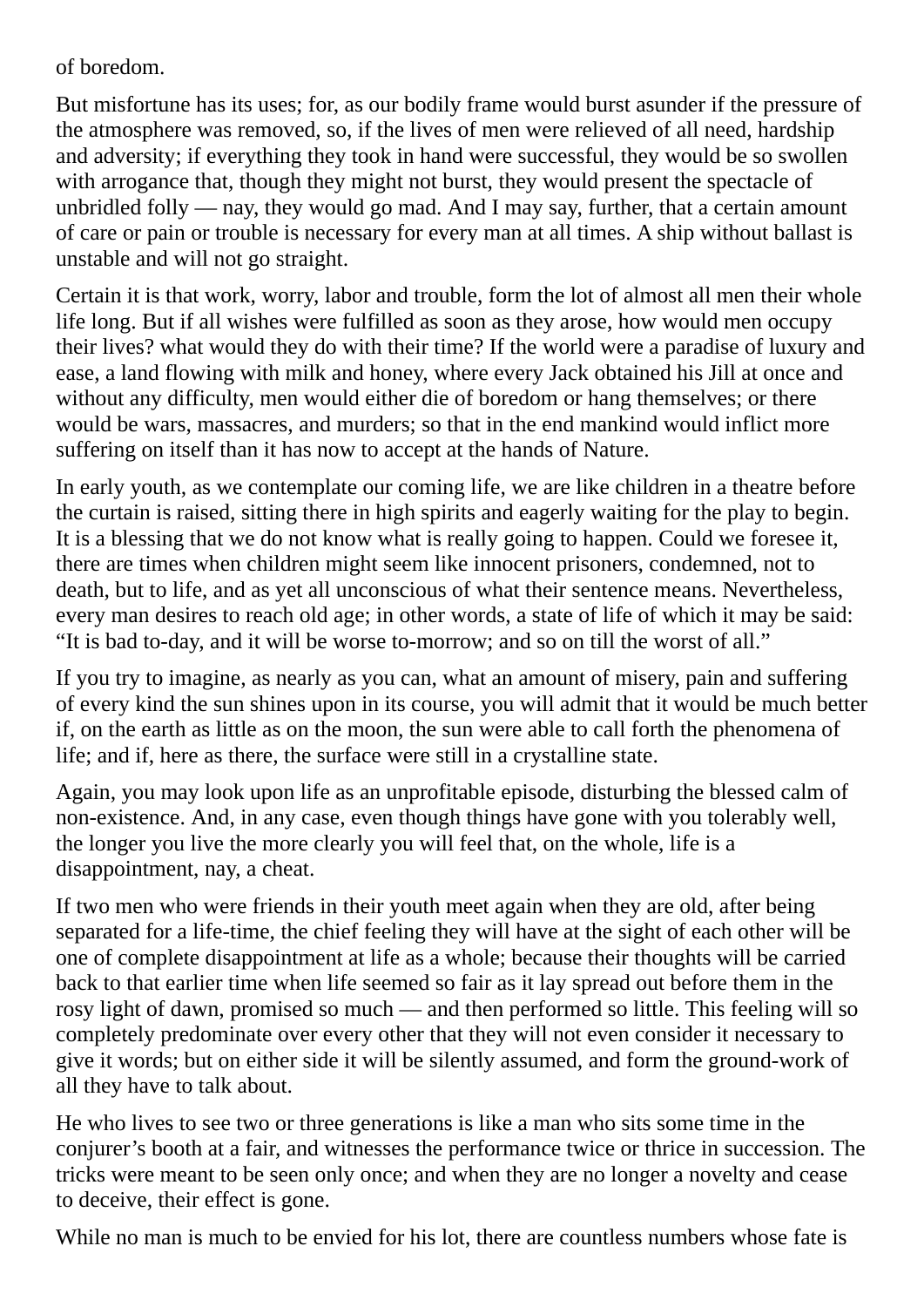to be deplored.

Life is a task to be done. It is a fine thing to say defunctus est; it means that the man has done his task.

If children were brought into the world by an act of pure reason alone, would the human race continue to exist? Would not a man rather have so much sympathy with the coming generation as to spare it the burden of existence? or at any rate not take it upon himself to impose that burden upon it in cold blood.

I shall be told, I suppose, that my philosophy is comfortless — because I speak the truth; and people prefer to be assured that everything the Lord has made is good. Go to the priests, then, and leave philosophers in peace! At any rate, do not ask us to accommodate our doctrines to the lessons you have been taught. That is what those rascals of sham philosophers will do for you. Ask them for any doctrine you please, and you will get it. Your University professors are bound to preach optimism; and it is an easy and agreeable task to upset their theories.

I have reminded the reader that every state of welfare, every feeling of satisfaction, is negative in its character; that is to say, it consists in freedom from pain, which is the positive element of existence. It follows, therefore, that the happiness of any given life is to be measured, not by its joys and pleasures, but by the extent to which it has been free from suffering — from positive evil. If this is the true standpoint, the lower animals appear to enjoy a happier destiny than man. Let us examine the matter a little more closely.

However varied the forms that human happiness and misery may take, leading a man to seek the one and shun the other, the material basis of it all is bodily pleasure or bodily pain. This basis is very restricted: it is simply health, food, protection from wet and cold, the satisfaction of the sexual instinct; or else the absence of these things. Consequently, as far as real physical pleasure is concerned, the man is not better off than the brute, except in so far as the higher possibilities of his nervous system make him more sensitive to every kind of pleasure, but also, it must be remembered, to every kind of pain. But then compared with the brute, how much stronger are the passions aroused in him! what an immeasurable difference there is in the depth and vehemence of his emotions! — and yet, in the one case, as in the other, all to produce the same result in the end: namely, health, food, clothing, and so on.

The chief source of all this passion is that thought for what is absent and future, which, with man, exercises such a powerful influence upon all he does. It is this that is the real origin of his cares, his hopes, his fears — emotions which affect him much more deeply than could ever be the case with those present joys and sufferings to which the brute is confined. In his powers of reflection, memory and foresight, man possesses, as it were, a machine for condensing and storing up his pleasures and his sorrows. But the brute has nothing of the kind; whenever it is in pain, it is as though it were suffering for the first time, even though the same thing should have previously happened to it times out of number. It has no power of summing up its feelings. Hence its careless and placid temper: how much it is to be envied! But in man reflection comes in, with all the emotions to which it gives rise; and taking up the same elements of pleasure and pain which are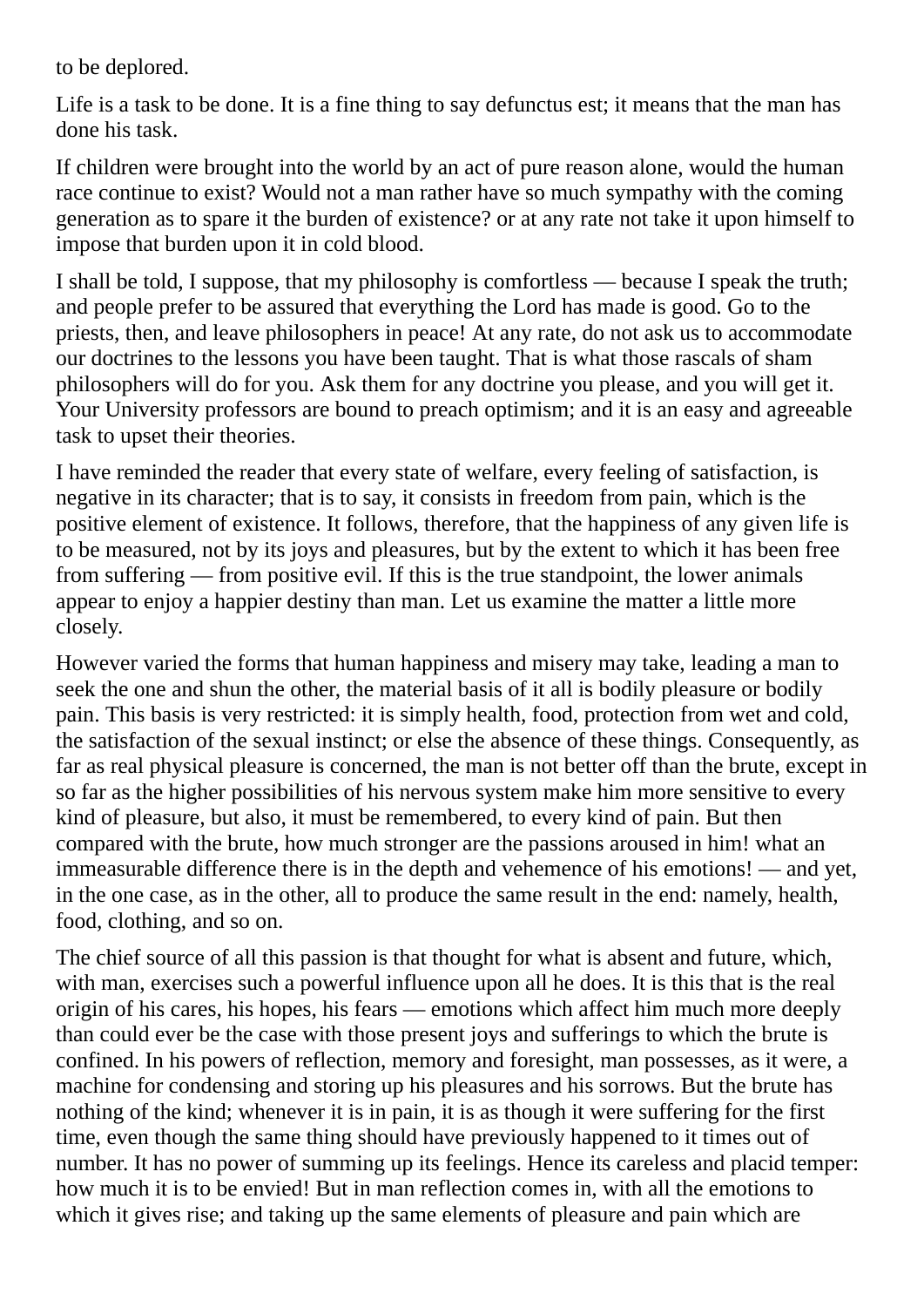common to him and the brute, it develops his susceptibility to happiness and misery to such a degree that, at one moment the man is brought in an instant to a state of delight that may even prove fatal, at another to the depths of despair and suicide.

If we carry our analysis a step farther, we shall find that, in order to increase his pleasures, man has intentionally added to the number and pressure of his needs, which in their original state were not much more difficult to satisfy than those of the brute. Hence luxury in all its forms; delicate food, the use of tobacco and opium, spirituous liquors, fine clothes, and the thousand and one things than he considers necessary to his existence.

And above and beyond all this, there is a separate and peculiar source of pleasure, and consequently of pain, which man has established for himself, also as the result of using his powers of reflection; and this occupies him out of all proportion to its value, nay, almost more than all his other interests put together — I mean ambition and the feeling of honor and shame; in plain words, what he thinks about the opinion other people have of him. Taking a thousand forms, often very strange ones, this becomes the goal of almost all the efforts he makes that are not rooted in physical pleasure or pain. It is true that besides the sources of pleasure which he has in common with the brute, man has the pleasures of the mind as well. These admit of many gradations, from the most innocent trifling or the merest talk up to the highest intellectual achievements; but there is the accompanying boredom to be set against them on the side of suffering. Boredom is a form of suffering unknown to brutes, at any rate in their natural state; it is only the very cleverest of them who show faint traces of it when they are domesticated; whereas in the case of man it has become a downright scourge. The crowd of miserable wretches whose one aim in life is to fill their purses but never to put anything into their heads, offers a singular instance of this torment of boredom. Their wealth becomes a punishment by delivering them up to misery of having nothing to do; for, to escape it, they will rush about in all directions, traveling here, there and everywhere. No sooner do they arrive in a place than they are anxious to know what amusements it affords; just as though they were beggars asking where they could receive a dole! Of a truth, need and boredom are the two poles of human life. Finally, I may mention that as regards the sexual relation, a man is committed to a peculiar arrangement which drives him obstinately to choose one person. This feeling grows, now and then, into a more or less passionate love,(2) which is the source of little pleasure and much suffering.

### *(2) I have treated this subject at length in a special chapter of the second volume of my chief work.]*

It is, however, a wonderful thing that the mere addition of thought should serve to raise such a vast and lofty structure of human happiness and misery; resting, too, on the same narrow basis of joy and sorrow as man holds in common with the brute, and exposing him to such violent emotions, to so many storms of passion, so much convulsion of feeling, that what he has suffered stands written and may be read in the lines on his face. And yet, when all is told, he has been struggling ultimately for the very same things as the brute has attained, and with an incomparably smaller expenditure of passion and pain.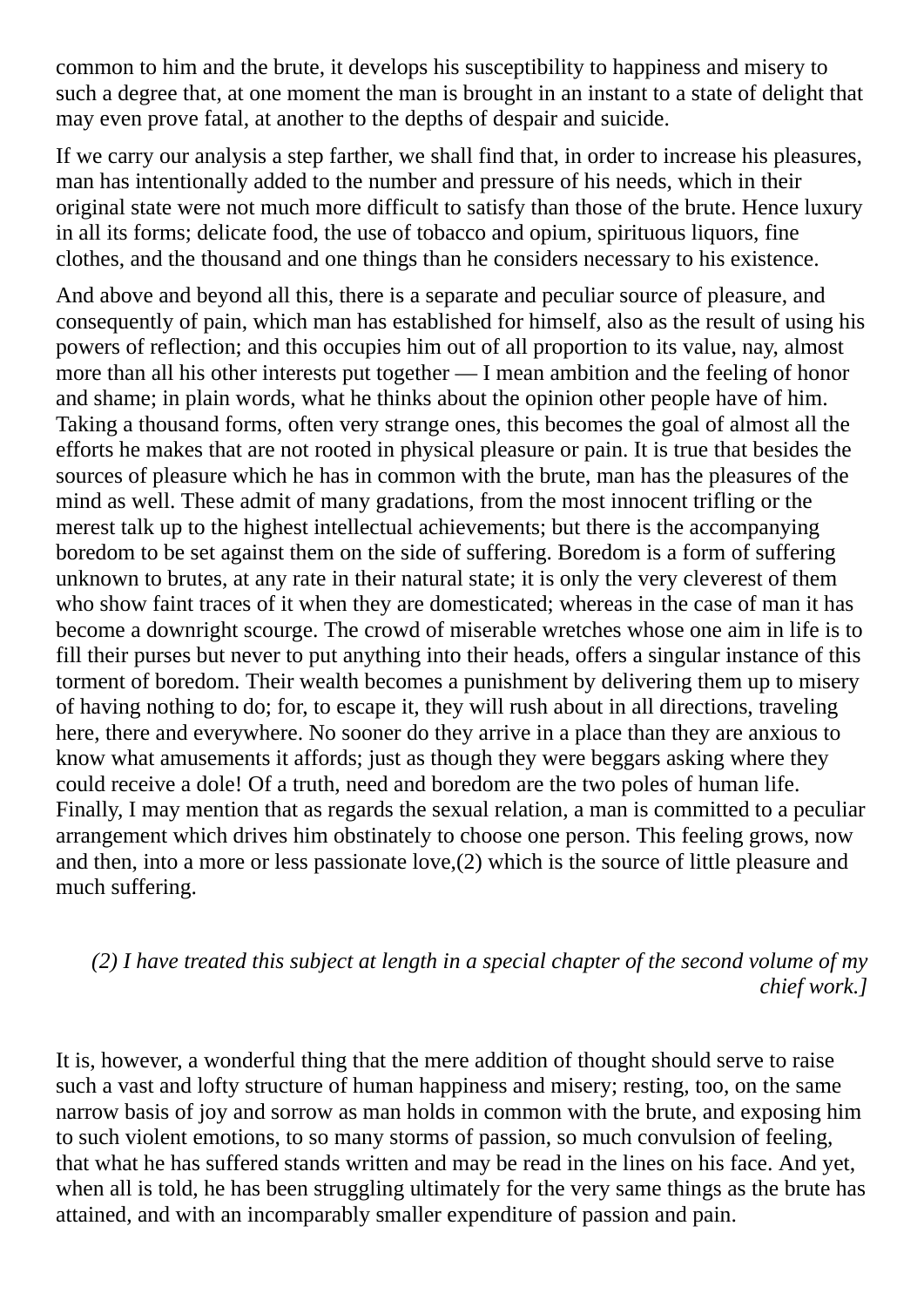But all this contributes to increase the measures of suffering in human life out of all proportion to its pleasures; and the pains of life are made much worse for man by the fact that death is something very real to him. The brute flies from death instinctively without really knowing what it is, and therefore without ever contemplating it in the way natural to a man, who has this prospect always before his eyes. So that even if only a few brutes die a natural death, and most of them live only just long enough to transmit their species, and then, if not earlier, become the prey of some other animal — whilst man, on the other hand, manages to make so-called natural death the rule, to which, however, there are a good many exceptions — the advantage is on the side of the brute, for the reason stated above. But the fact is that man attains the natural term of years just as seldom as the brute; because the unnatural way in which he lives, and the strain of work and emotion, lead to a degeneration of the race; and so his goal is not often reached.

The brute is much more content with mere existence than man; the plant is wholly so; and man finds satisfaction in it just in proportion as he is dull and obtuse. Accordingly, the life of the brute carries less of sorrow with it, but also less of joy, when compared with the life of man; and while this may be traced, on the one side, to freedom from the torment of care and anxiety, it is also due to the fact that hope, in any real sense, is unknown to the brute. It is thus deprived of any share in that which gives us the most and best of our joys and pleasures, the mental anticipation of a happy future, and the inspiriting play of phantasy, both of which we owe to our power of imagination. If the brute is free from care, it is also, in this sense, without hope; in either case, because its consciousness is limited to the present moment, to what it can actually see before it. The brute is an embodiment of present impulses, and hence what elements of fear and hope exist in its nature — and they do not go very far — arise only in relation to objects that lie before it and within reach of those impulses: whereas a man's range of vision embraces the whole of his life, and extends far into the past and future.

Following upon this, there is one respect in which brutes show real wisdom when compared with us — I mean, their quiet, placid enjoyment of the present moment. The tranquillity of mind which this seems to give them often puts us to shame for the many times we allow our thoughts and our cares to make us restless and discontented. And, in fact, those pleasures of hope and anticipation which I have been mentioning are not to be had for nothing. The delight which a man has in hoping for and looking forward to some special satisfaction is a part of the real pleasure attaching to it enjoyed in advance. This is afterwards deducted; for the more we look forward to anything, the less satisfaction we find in it when it comes. But the brute's enjoyment is not anticipated, and therefore, suffers no deduction; so that the actual pleasure of the moment comes to it whole and unimpaired. In the same way, too, evil presses upon the brute only with its own intrinsic weight; whereas with us the fear of its coming often makes its burden ten times more grievous.

It is just this characteristic way in which the brute gives itself up entirely to the present moment that contributes so much to the delight we take in our domestic pets. They are the present moment personified, and in some respects they make us feel the value of every hour that is free from trouble and annoyance, which we, with our thoughts and preoccupations, mostly disregard. But man, that selfish and heartless creature, misuses this quality of the brute to be more content than we are with mere existence, and often works it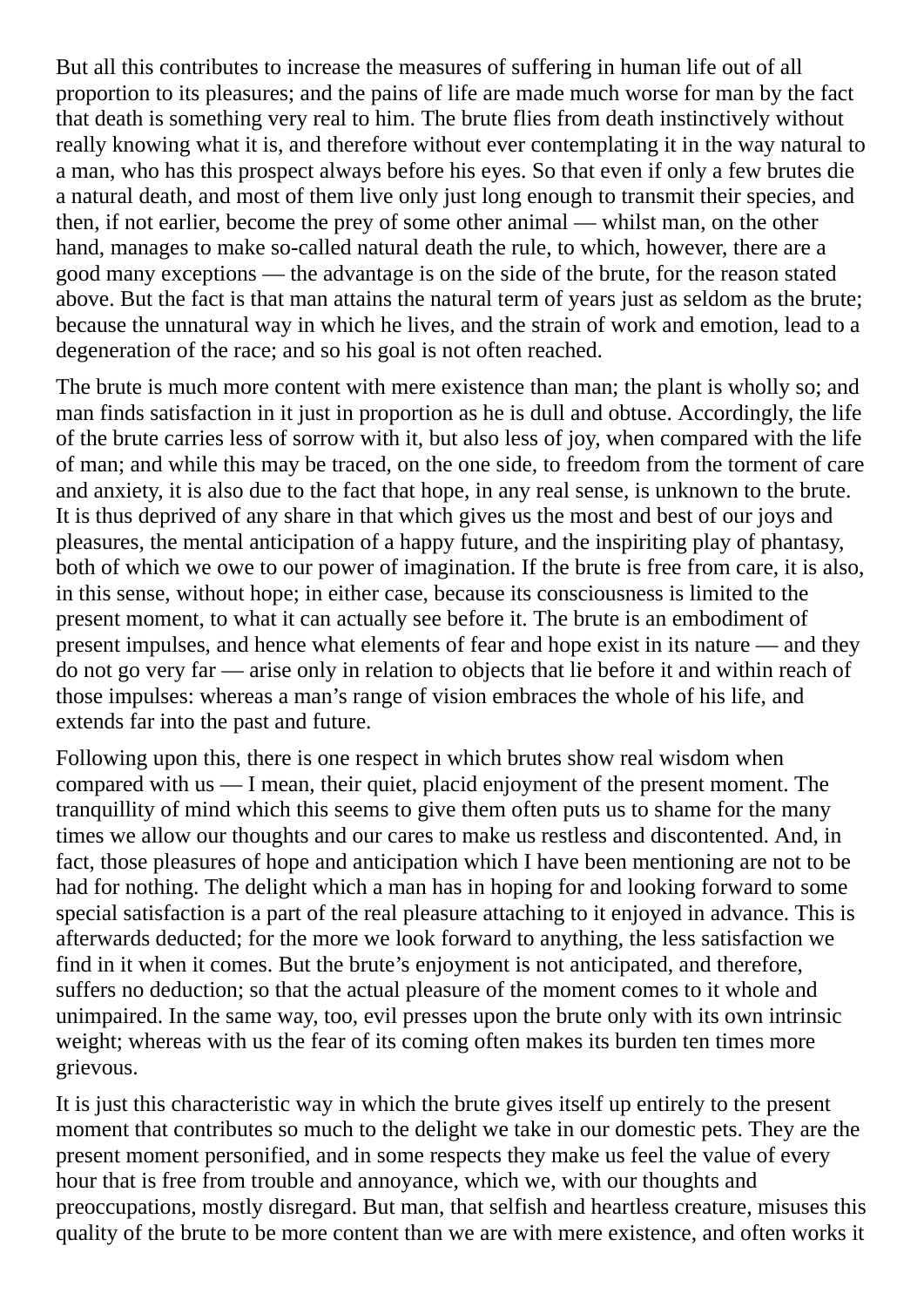to such an extent that he allows the brute absolutely nothing more than mere, bare life. The bird which was made so that it might rove over half of the world, he shuts up into the space of a cubic foot, there to die a slow death in longing and crying for freedom; for in a cage it does not sing for the pleasure of it. And when I see how man misuses the dog, his best friend; how he ties up this intelligent animal with a chain, I feel the deepest sympathy with the brute and burning indignation against its master.

We shall see later that by taking a very high standpoint it is possible to justify the sufferings of mankind. But this justification cannot apply to animals, whose sufferings, while in a great measure brought about by men, are often considerable even apart from their agency.3 And so we are forced to ask, Why and for what purpose does all this torment and agony exist? There is nothing here to give the will pause; it is not free to deny itself and so obtain redemption. There is only one consideration that may serve to explain the sufferings of animals. It is this: that the will to live, which underlies the whole world of phenomena, must, in their case satisfy its cravings by feeding upon itself. This it does by forming a gradation of phenomena, every one of which exists at the expense of another. I have shown, however, that the capacity for suffering is less in animals than in man. Any further explanation that may be given of their fate will be in the nature of hypothesis, if not actually mythical in its character; and I may leave the reader to speculate upon the matter for himself.

#### *(3) Cf. Welt als Wille und Vorstellung, vol. ii. p. 404.]*

Brahma is said to have produced the world by a kind of fall or mistake; and in order to atone for his folly, he is bound to remain in it himself until he works out his redemption. As an account of the origin of things, that is admirable! According to the doctrines of Buddhism, the world came into being as the result of some inexplicable disturbance in the heavenly calm of Nirvana, that blessed state obtained by expiation, which had endured so long a time — the change taking place by a kind of fatality. This explanation must be understood as having at bottom some moral bearing; although it is illustrated by an exactly parallel theory in the domain of physical science, which places the origin of the sun in a primitive streak of mist, formed one knows not how. Subsequently, by a series of moral errors, the world became gradually worse and worse — true of the physical orders as well — until it assumed the dismal aspect it wears to-day. Excellent! The Greeks looked upon the world and the gods as the work of an inscrutable necessity. A passable explanation: we may be content with it until we can get a better. Again, Ormuzd and Ahriman are rival powers, continually at war. That is not bad. But that a God like Jehovah should have created this world of misery and woe, out of pure caprice, and because he enjoyed doing it, and should then have clapped his hands in praise of his own work, and declared everything to be very good — that will not do at all! In its explanation of the origin of the world, Judaism is inferior to any other form of religious doctrine professed by a civilized nation; and it is quite in keeping with this that it is the only one which presents no trace whatever of any belief in the immortality of the soul.(4)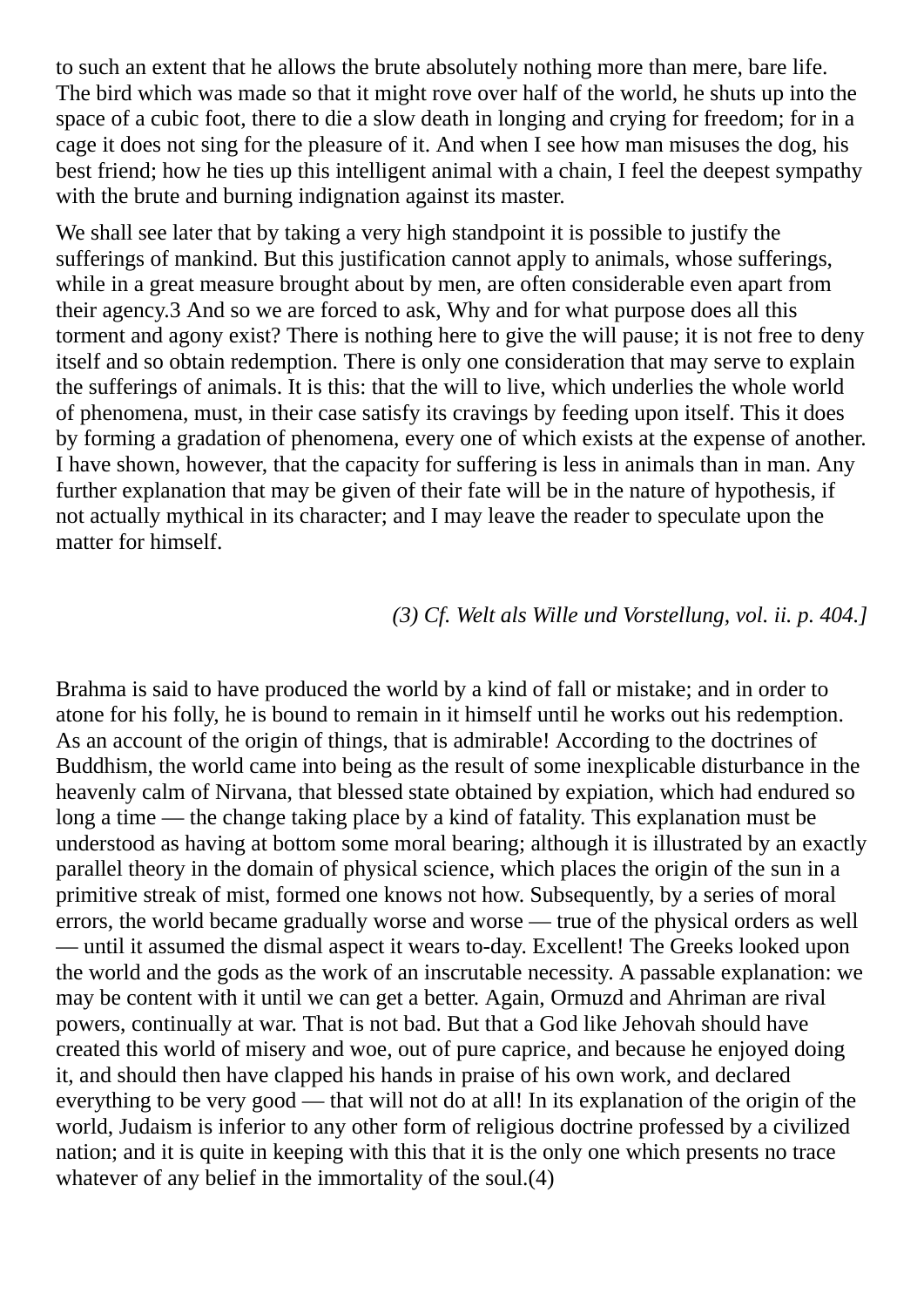Even though Leibnitz' contention, that this is the best of all possible worlds, were correct, that would not justify God in having created it. For he is the Creator not of the world only, but of possibility itself; and, therefore, he ought to have so ordered possibility as that it would admit of something better.

There are two things which make it impossible to believe that this world is the successful work of an all-wise, all-good, and, at the same time, all-powerful Being; firstly, the misery which abounds in it everywhere; and secondly, the obvious imperfection of its highest product, man, who is a burlesque of what he should be. These things cannot be reconciled with any such belief. On the contrary, they are just the facts which support what I have been saying; they are our authority for viewing the world as the outcome of our own misdeeds, and therefore, as something that had better not have been. Whilst, under the former hypothesis, they amount to a bitter accusation against the Creator, and supply material for sarcasm; under the latter they form an indictment against our own nature, our own will, and teach us a lesson of humility. They lead us to see that, like the children of a libertine, we come into the world with the burden of sin upon us; and that it is only through having continually to atone for this sin that our existence is so miserable, and that its end is death.

There is nothing more certain than the general truth that it is the grievous sin of the world which has produced the grievous suffering of the world. I am not referring here to the physical connection between these two things lying in the realm of experience; my meaning is metaphysical. Accordingly, the sole thing that reconciles me to the Old Testament is the story of the Fall. In my eyes, it is the only metaphysical truth in that book, even though it appears in the form of an allegory. There seems to me no better explanation of our existence than that it is the result of some false step, some sin of which we are paying the penalty. I cannot refrain from recommending the thoughtful reader a popular, but at the same time, profound treatise on this subject by Claudius(5) which exhibits the essentially pessimistic spirit of Christianity. It is entitled: Cursed is the ground for thy sake.

*(5) Translator's Note. — Matthias Claudius (1740-1815), a popular poet, and friend of Klopstock, Herder and Leasing. He edited the Wandsbecker Bote, in the fourth part of which appeared the treatise mentioned above. He generally wrote under the pseudonym of Asmus, and Schopenhauer often refers to him by this name.]*

Between the ethics of the Greeks and the ethics of the Hindoos, there is a glaring contrast. In the one case (with the exception, it must be confessed, of Plato), the object of ethics is to enable a man to lead a happy life; in the other, it is to free and redeem him from life altogether — as is directly stated in the very first words of the Sankhya Karika.

Allied with this is the contrast between the Greek and the Christian idea of death. It is strikingly presented in a visible form on a fine antique sarcophagus in the gallery of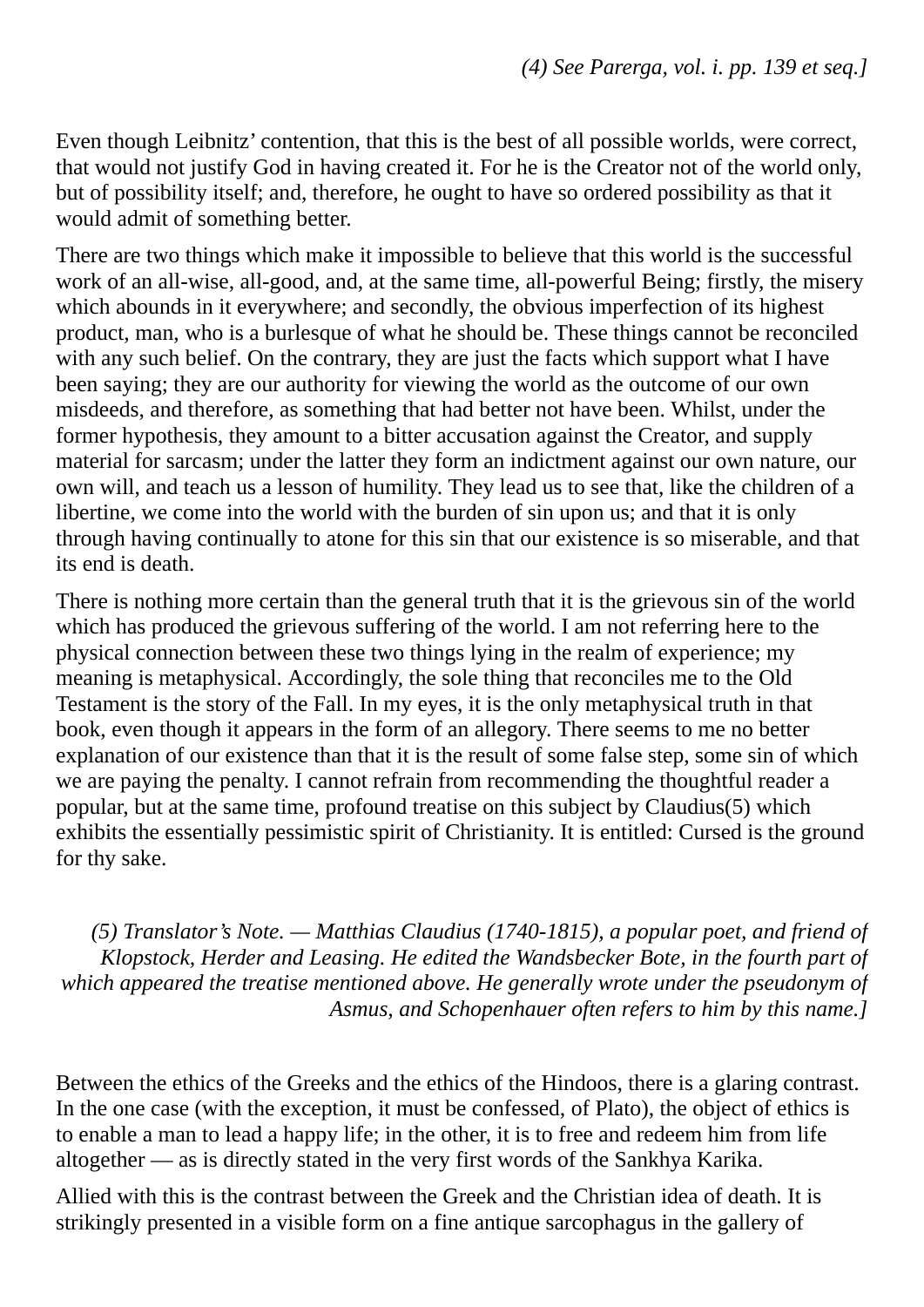Florence, which exhibits, in relief, the whole series of ceremonies attending a wedding in ancient times, from the formal offer to the evening when Hymen's torch lights the happy couple home. Compare with that the Christian coffin, draped in mournful black and surmounted with a crucifix! How much significance there is in these two ways of finding comfort in death. They are opposed to each other, but each is right. The one points to the affirmation of the will to live, which remains sure of life for all time, however rapidly its forms may change. The other, in the symbol of suffering and death, points to the denial of the will to live, to redemption from this world, the domain of death and devil. And in the question between the affirmation and the denial of the will to live, Christianity is in the last resort right.

The contrast which the New Testament presents when compared with the Old, according to the ecclesiastical view of the matter, is just that existing between my ethical system and the moral philosophy of Europe. The Old Testament represents man as under the dominion of Law, in which, however, there is no redemption. The New Testament declares Law to have failed, frees man from its dominion,(6) and in its stead preaches the kingdom of grace, to be won by faith, love of neighbor and entire sacrifice of self. This is the path of redemption from the evil of the world. The spirit of the New Testament is undoubtedly asceticism, however your protestants and rationalists may twist it to suit their purpose. Asceticism is the denial of the will to live; and the transition from the Old Testament to the New, from the dominion of Law to that of Faith, from justification by works to redemption through the Mediator, from the domain of sin and death to eternal life in Christ, means, when taken in its real sense, the transition from the merely moral virtues to the denial of the will to live. My philosophy shows the metaphysical foundation of justice and the love of mankind, and points to the goal to which these virtues necessarily lead, if they are practised in perfection. At the same time it is candid in confessing that a man must turn his back upon the world, and that the denial of the will to live is the way of redemption. It is therefore really at one with the spirit of the New Testament, whilst all other systems are couched in the spirit of the Old; that is to say, theoretically as well as practically, their result is Judaism — mere despotic theism. In this sense, then, my doctrine might be called the only true Christian philosophy — however paradoxical a statement this may seem to people who take superficial views instead of penetrating to the heart of the matter.

*(6) Cf. Romans vii; Galatians ii, iii.]*

If you want a safe compass to guide you through life, and to banish all doubt as to the right way of looking at it, you cannot do better than accustom yourself to regard this world as a penitentiary, a sort of a penal colony, or [Greek: ergastaerion] as the earliest philosopher called it.(7) Amongst the Christian Fathers, Origen, with praiseworthy courage, took this view,(8) which is further justified by certain objective theories of life. I refer, not to my own philosophy alone, but to the wisdom of all ages, as expressed in Brahmanism and Buddhism, and in the sayings of Greek philosophers like Empedocles and Pythagoras; as also by Cicero, in his remark that the wise men of old used to teach that we come into this world to pay the penalty of crime committed in another state of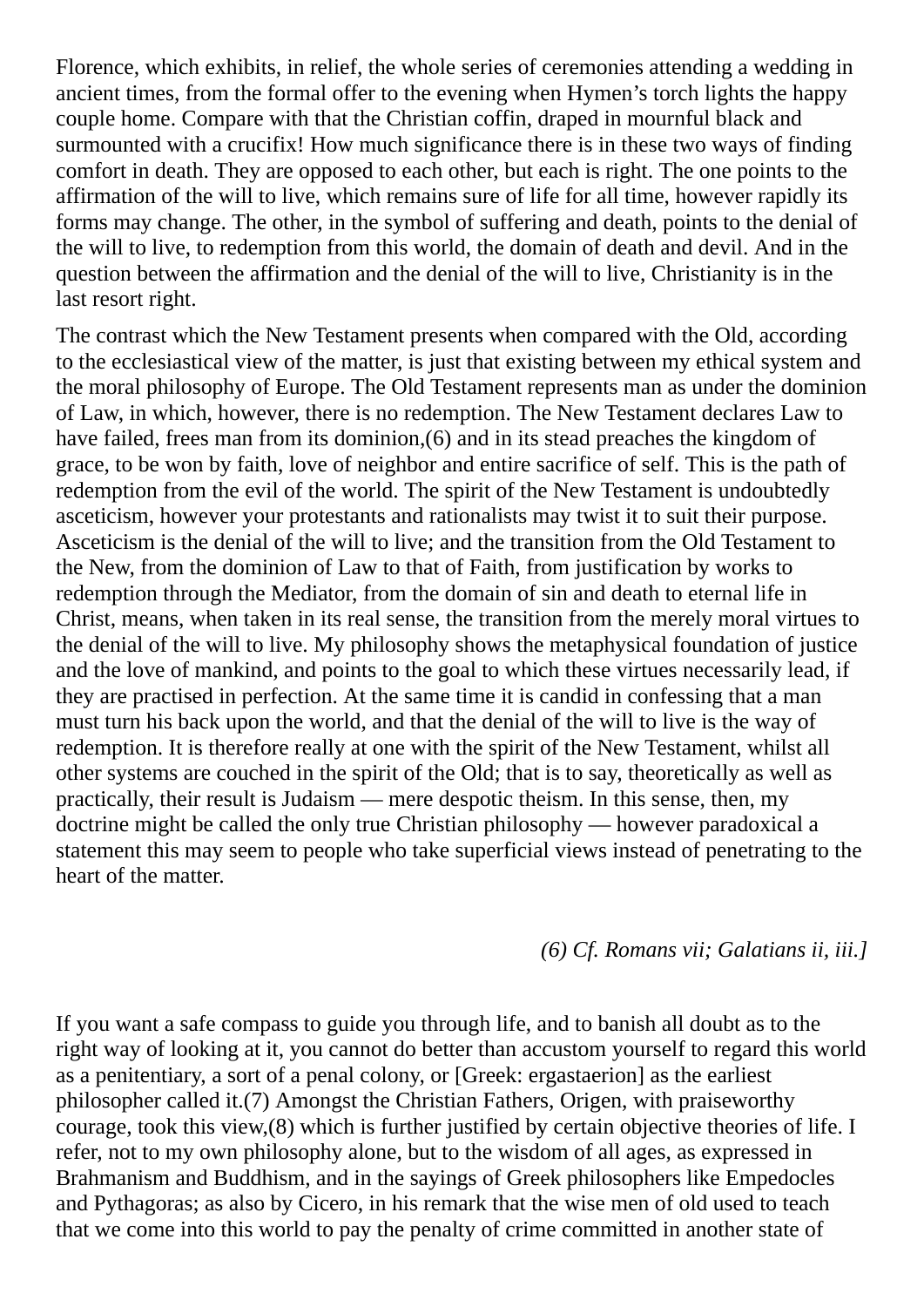existence — a doctrine which formed part of the initiation into the mysteries.(9) And Vanini — whom his contemporaries burned, finding that an easier task than to confute him — puts the same thing in a very forcible way. Man, he says, is so full of every kind of misery that, were it not repugnant to the Christian religion, I should venture to affirm that if evil spirits exist at all, they have posed into human form and are now atoning for their crimes.(10) And true Christianity — using the word in its right sense — also regards our existence as the consequence of sin and error.

> *(7) Cf. Clem. Alex. Strom. L. iii, c, 3, p. 399.] (8) Augustine de cìvitate Dei., L. xi. c. 23.] (9) Cf. Fragmenta de philosophia.] (10) De admirandis naturae arcanis; dial L. p. 35.]*

If you accustom yourself to this view of life you will regulate your expectations accordingly, and cease to look upon all its disagreeable incidents, great and small, its sufferings, its worries, its misery, as anything unusual or irregular; nay, you will find that everything is as it should be, in a world where each of us pays the penalty of existence in his own peculiar way. Amongst the evils of a penal colony is the society of those who form it; and if the reader is worthy of better company, he will need no words from me to remind him of what he has to put up with at present. If he has a soul above the common, or if he is a man of genius, he will occasionally feel like some noble prisoner of state, condemned to work in the galleys with common criminals; and he will follow his example and try to isolate himself.

In general, however, it should be said that this view of life will enable us to contemplate the so-called imperfections of the great majority of men, their moral and intellectual deficiencies and the resulting base type of countenance, without any surprise, to say nothing of indignation; for we shall never cease to reflect where we are, and that the men about us are beings conceived and born in sin, and living to atone for it. That is what Christianity means in speaking of the sinful nature of man.

Pardon's the word to all! (11) Whatever folly men commit, be their shortcomings or their vices what they may, let us exercise forbearance; remembering that when these faults appear in others, it is our follies and vices that we behold. They are the shortcomings of humanity, to which we belong; whose faults, one and all, we share; yes, even those very faults at which we now wax so indignant, merely because they have not yet appeared in ourselves. They are faults that do not lie on the surface. But they exist down there in the depths of our nature; and should anything call them forth, they will come and show themselves, just as we now see them in others. One man, it is true, may have faults that are absent in his fellow; and it is undeniable that the sum total of bad qualities is in some cases very large; for the difference of individuality between man and man passes all measure.